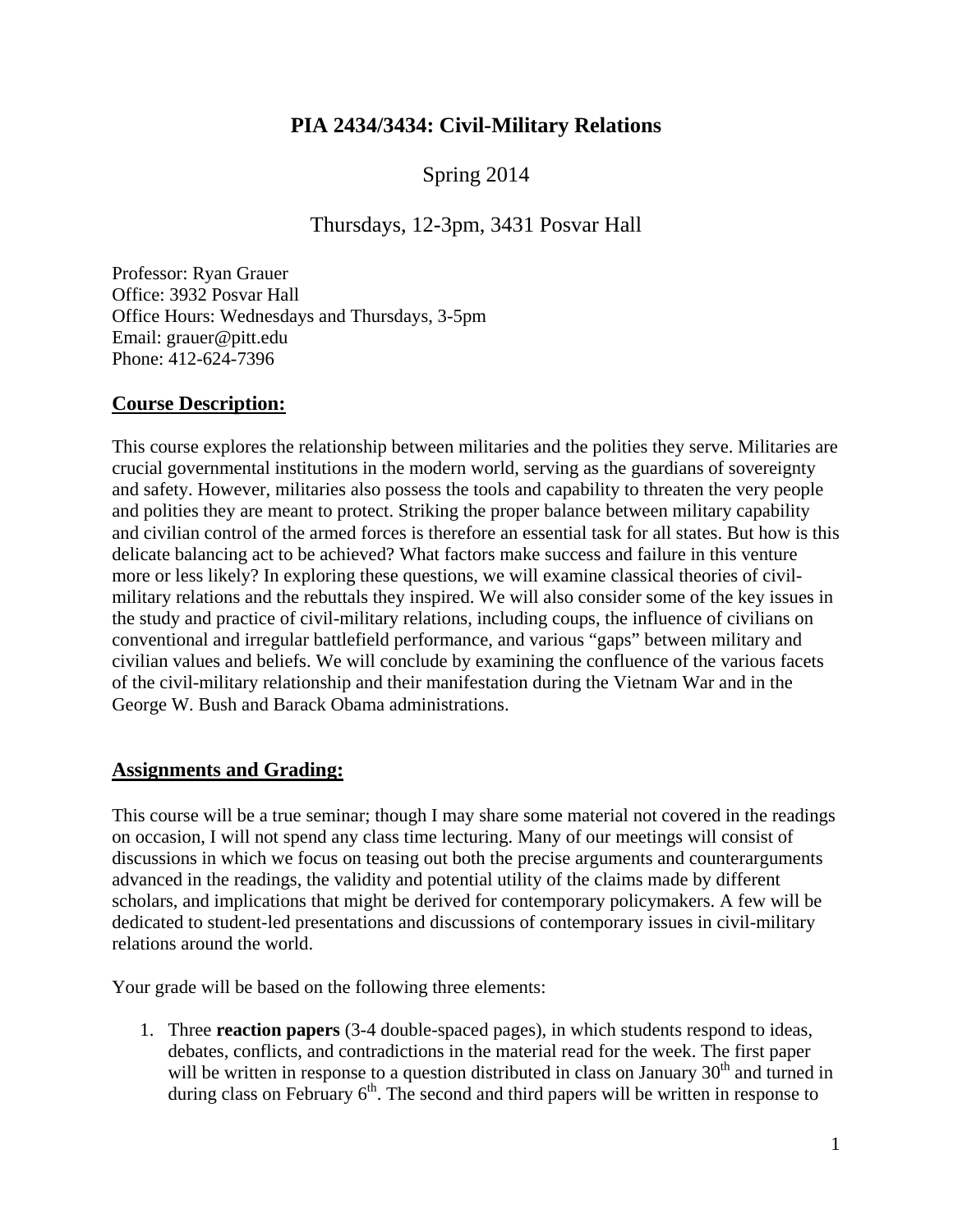the readings and class discussion for a week of your choosing between February  $6<sup>th</sup>$  and March  $20<sup>th</sup>$  (inclusive). They will be turned in during class the week following the meeting covering the topic on which you have chosen to write. (30% of the total; 10% each)

- 2. A **research paper** of no more than 25 double-spaced pages. It is due at the beginning of our final meeting of the semester, April  $24<sup>th</sup>$ . It may be on a topic of your choosing, provided that it addresses the concepts and problems we discuss during the course. It can take the form of a single or comparative case study, a quantitative assessment of theoretical claims, or some mixture. Your intended topic must be approved by me *no later than March*  $27<sup>th</sup>$ *.* You will present your findings to the class and field questions about your topic during our final meeting. (50% of the total)
- 3. **Class participation,** which consists both of regular participation in seminar discussions and weekly emails sent to seminar participants by 9pm on Wednesdays before meetings listing 3-5 questions about the material that s/he would like to discuss. (20% of the total)

Your final grade will be assigned on the following scale:

|  | $A = 93-100$ $B_+ = 87-89$ $C_+ = 77-79$ $D_+ = 67-69$ |  |  |                                       |
|--|--------------------------------------------------------|--|--|---------------------------------------|
|  | $A = 90-92$ B = 83-86 C = 73-76 D = 65-66              |  |  |                                       |
|  |                                                        |  |  | $B - = 80-82$ C- = 70-72 F = Below 65 |

# **Academic Integrity:**

You are expected to adhere to all aspects of the University of Pittsburgh guidelines on academic integrity. Failure to cite external sources of ideas, concepts, and facts in written work will be penalized. Plagiarism will result in automatic failure of the course. For Pitt's written guidelines on academic integrity, visit: http://www.provost.pitt.edu/info/acguidelinespdf.pdf.

# **Required Books:**

The following books have been ordered and are available at The Book Center. They can also be purchased (usually for less) on Amazon or some other online site. Note that the Avant book required for Week 7 is out of print. There is only one copy available at Hillman, so you may want to consider using EZ Borrow or Inter-Library Loan relatively early in the semester to ensure that you have a copy in time to prepare for our meeting that week.

H.R. McMaster, *Dereliction of Duty* (New York: HarperCollings, 1997). Peter D. Feaver and Richard H. Kohn, eds., *Soldiers and Civilians: The Civil-Military Gap and American National Security* (Cambridge: MIT Press, 2001). Peter D. Feaver and Christopher Gelpi, *Choosing Your Battles: American Civil-Military Relations and the Use of Force* (Princeton: Princeton University Press, 2004).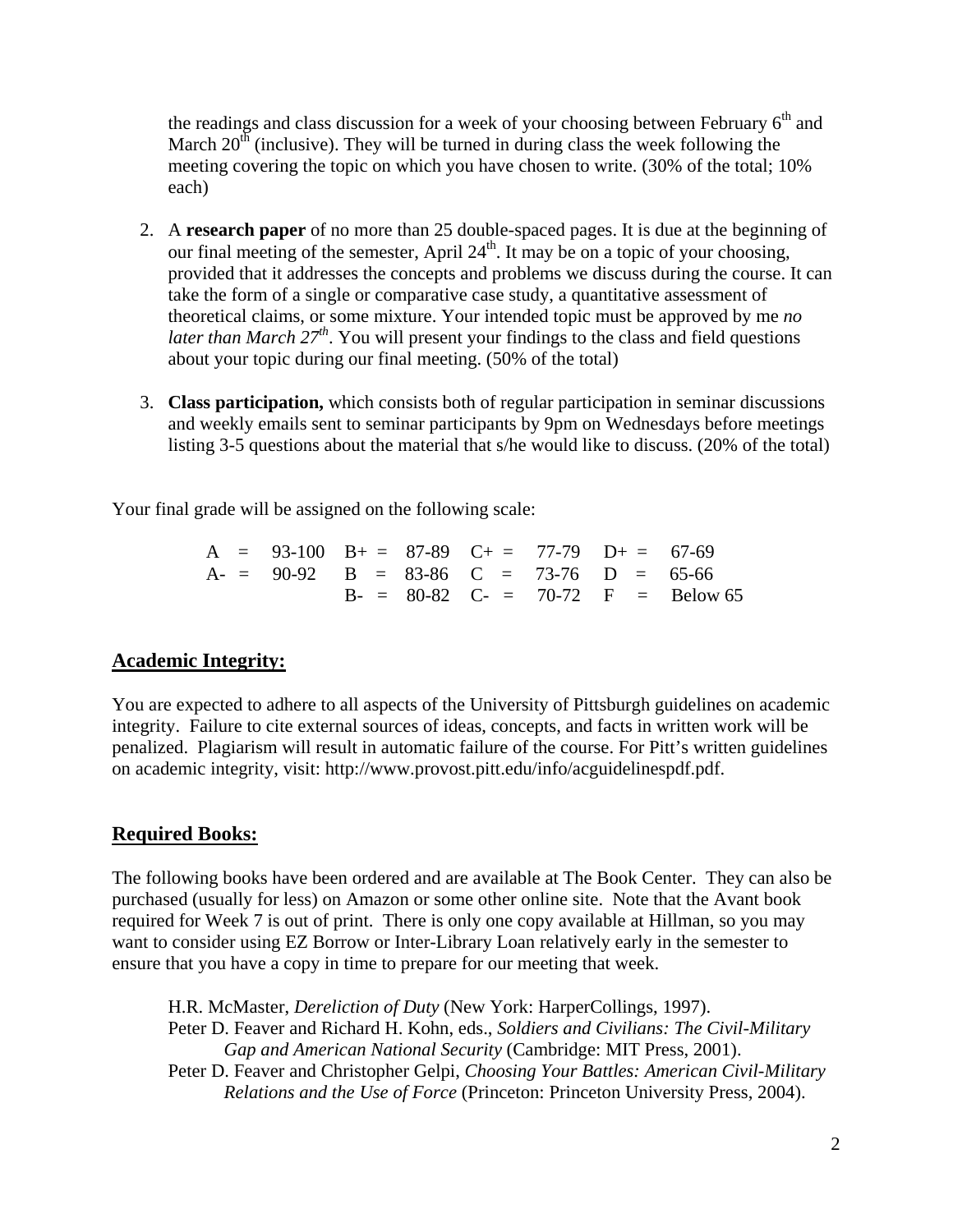Dale Herspring, *Rumsfeld's Wars* (Lawrence, KS: University Press of Kansas, 2008). Jason Dempsey, *Our Army: Soldiers, Politics, and American Civil-Military Relations* (Princeton: Princeton University Press, 2010). Bob Woodward, *Obama's Wars* (New York: Simon & Schuster, 2010).

The other required readings for the course are available on CourseWeb.

#### **Course Schedule**

**Week 1 (January 9):** Introduction and Course Logistics [61]

- Rosa Brooks, "Fog of War," *ForeignPolicy.com*, August 8, 2012. Harold D. Lasswell, "The Garrison State," *American Journal of Sociology* 46, no. 4 (January, 1941): 455-468.
- Harold D. Lasswell, "The Garrison State Hypothesis Today," in Samuel Huntington, ed., *Changing Patterns of Military Politics* (Glencoe: The Free Press, 1962): 51-70.

Gordon Craig, "The Political Leader as Strategist," in Peter Paret, ed., *Makers of Modern Strategy from Machiavelli to the Nuclear Age* (Princeton: Princeton University Press, 1986): 481-509.

#### *General Issues*

**Week 2 (January 16):** War-making States and State-making Wars [170]

- Otto Hintze, "Military Organization and the Organization of the State," in Felix Gilbert, ed., *The Historical Essays of Otto Hintze* (New York: Oxford University Press, 1975): 178-215.
- Stanislav Andreski, *Military Organization and Society*, 2<sup>nd</sup> ed. (Berkeley: University of California, 1968): Introduction, Chapters 1, 2, 8. (1-74, 124-133)
- Charles Tilly, "War Making and State Making as Organized Crime," in Peter Evans, Dietrich Rueschemeyer, & Theda Skocpol, eds., *Bringing the State Back In* (New York: Cambridge University Press, 1985): 169-191.
- Janice E. Thomson, "State Practices, International Norms, and the Decline of Mercantilism," *International Studies Quarterly* 34, no. 1 (March, 1990): 23-47.

**Week 3 (January 23):** Classical General Theories [168]

- Sun Tzu, *The Art of War*, trans. Samuel B. Griffith (New York: Oxford University Press, 1971): Chapter 3. (77-84)
- Carl von Clausewitz, *On War* (Princeton: Princeton University Press, 1984 [1832]): Book I, Chapter 1; Book VIII, Chapter 6b. (75-89, 605-610)
- Samuel Huntington, *The Soldier and the State* (Cambridge: Belknap Press of Harvard University Press, 1957): Introduction, Chapters  $1 - 5$ . (1-139)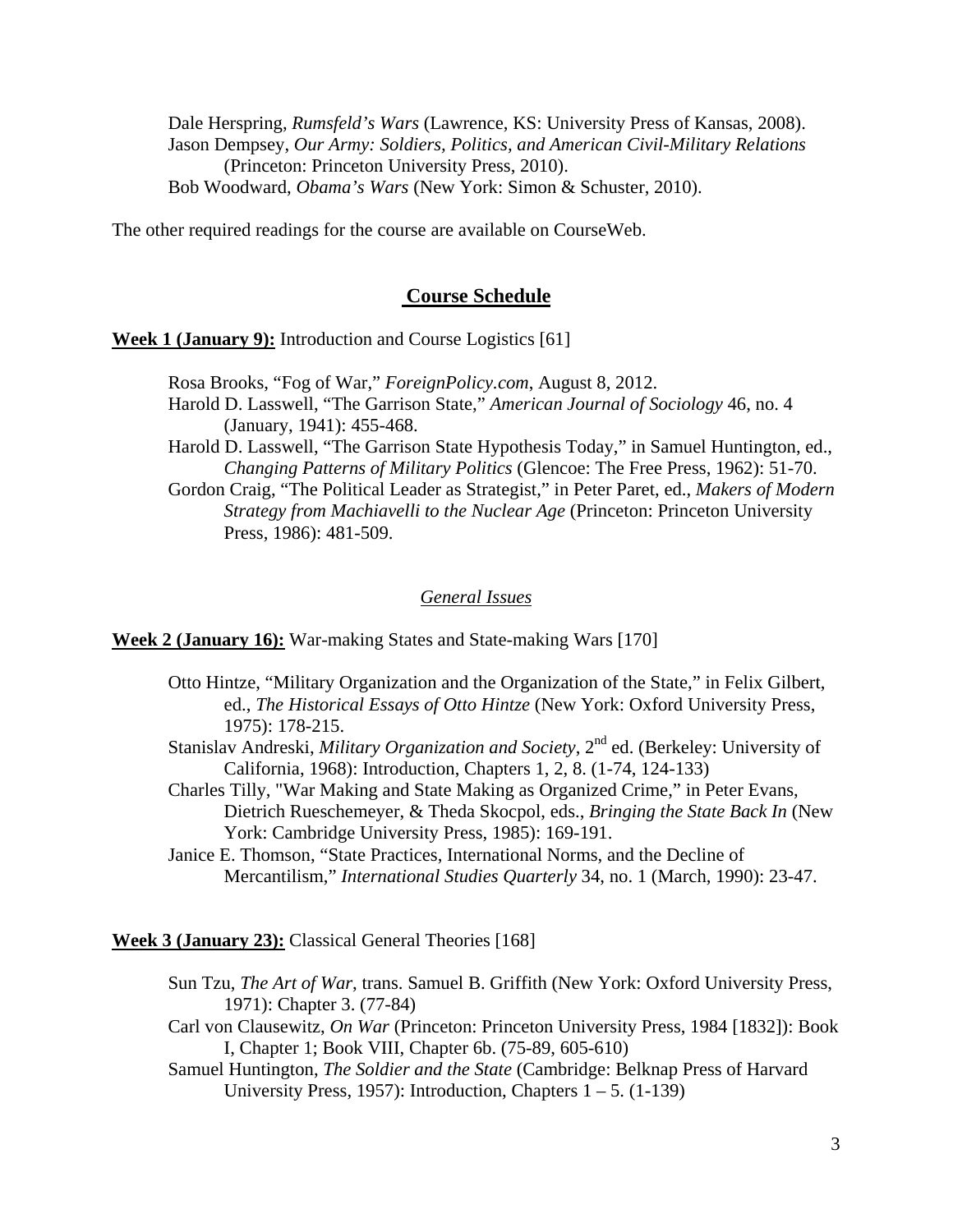**Week 4 (January 30):** Modern (and not-so Modern) Challenges to the Classics [227]

- Morris Janowitz, *The Professional Soldier* (New York: The Free Press, 1971 [1960]): Chapters 1 – 4 and 20. (3-75, 417-442)
- Peter D. Feaver, "The Civil-Military Problematique: Huntington, Janowitz, and the Question of Civilian Control," *Armed Forces & Society* 23, no. 2 (Winter, 1996): 149-178.
- Michael Desch, *Civilian Control of the Military: the Changing Security Environment* (Baltimore: Johns Hopkins, 1999): Chapters 1-2. (1-21)
- Eliot Cohen, "the Unequal Dialogue: The Theory and Reality of Civil-Military Relations and the Use of Force," in *Soldiers and Civilians: The Civil-Military Gap and American National Security*, eds. Peter D. Feaver and Richard H. Kohn (Cambridge: MIT Press, 2001): 429-458.
- Christopher Gibson, "Enhancing National Security and Civilian Control of the Military: A Madisonian Approach," in *American Civil-Military Relations: The Soldier and the State in a New Era*, ed. Suzanne Nielsen and Don Snider (Baltimore: Johns Hopkins, 2009): 239-263.
- Richard Kohn, "Building Trust: Civil-Military Behaviors for Effective National Security," in *American Civil-Military Relations: The Soldier and the State in a New Era*, ed. Suzanne Nielsen and Don Snider (Baltimore: Johns Hopkins, 2009): 264-289.

### *Challenges, Perpetual and Contemporary*

### **Week 5 (February 6):** Coups d'état [262]

- Edward Luttwak, *Coup d'Ètat: A Practical Handbook* (Cambridge: Harvard University Press, 1969): Chapters 1-3. (3-101)
- Samuel Huntington, *Political Order in Changing Societies* (New Haven: Yale University Press, 1968): Chapter 4. (192-263)
- Eric Nordlinger, *Soldiers in Politics: Military Coups and Governments* (Englewood Cliffs: Prentice Hall, 1977): Chapter 3. (63-107).
- James Quinlivan, "Coup-Proofing: Its Practice and Consequences in the Middle East," *International Security* 24, no. 2 (Fall, 1999): 131-165.
- Jonathan Powell and Clayton Thyne, "Global Instances of Coups from 1950 to 2010," *Journal of Peace Research* 48, no. 2 (March, 2011): 249-259.

**Week 6 (February 13):** Wartime Management and Effectiveness [233]

### *Management:*

Re-skim: Eliot Cohen, "The Unequal Dialogue: The Theory and Reality of Civil-Military Relations and the Use of Force," in *Soldiers and Civilians*, Peter Feaver and Richard Kohn, eds. (Cambridge: MIT Press, 2001): 429-458.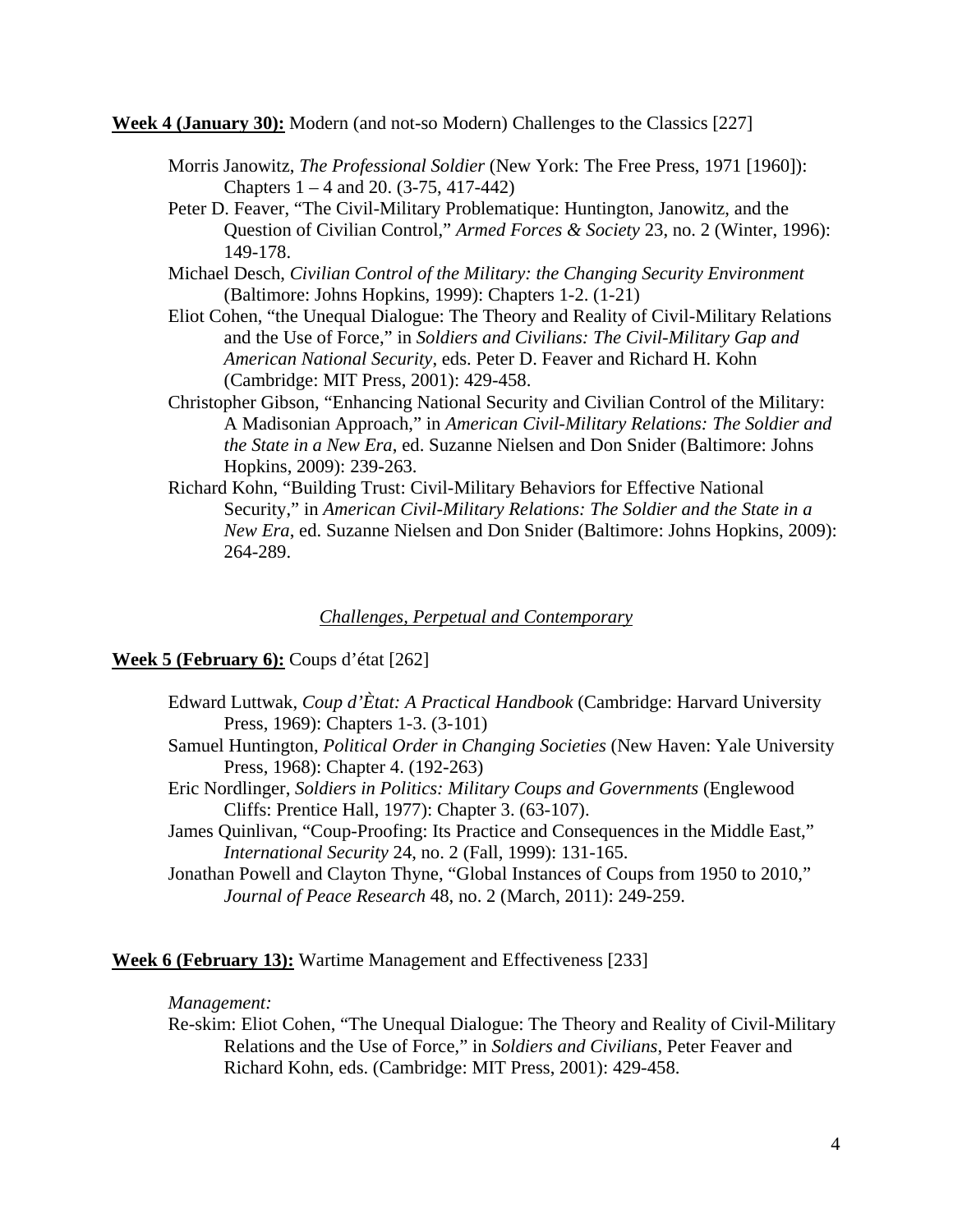- Jack Snyder, "Civil-Military Relations and the Cult of the Offensive, 1914 and 1984," *International Security* 9, no. 1 (Summer, 1984): 108-146.
- Barry Posen, *The Sources of Military Doctrine: France, Britain, and Germany between the World Wars* (Ithaca: Cornell University Press, 1984): Chapter 7. (220-244)
- Elizabeth Kier, "Culture and Military Doctrine: France Between the Wars," *International Security* 19, no. 4 (Spring, 1995): 65-93.
- Stephen Peter Rosen, *Winning the Next War: Innovation and the Modern Military* (Ithaca: Cornell University Press, 1991): Chapters 1, 9. (1-53, 251-261).

*Effectiveness:*

- Stephen Biddle and Robert Zirkle, "Technology, Civil-Military Relations, and Warfare in the Developing World," *Journal of Strategic Studies* 19, no. 2 (June, 1996): 171- 212.
- Risa Brooks, "An Autocracy at War: Explaining Egypt's (in)Effectiveness in the 1967 and 1973 Arab-Israeli Wars" *Security Studies* 15, no. 3 (July-September 2006): 396-430.

**Week 7 (February 20):** Civilian Control in Irregular Wars [219]

- \*Deborah Avant, *Political Institutions and Military Change: Lessons from Peripheral Wars* (Ithaca: Cornell University Press, 1994).
- Robert Egnell, "Explaining US and British Performance in Complex Expeditionary Operations: The Civil-Military Dimension," *Journal of Strategic Studies* 29, no. 6 (December, 2006): 1041-1075.
- Shawn T. Cochran, "The Civil-Military Divide in Protracted Small War: An Alternative View of Military Leadership Preferences and War Termination," *Armed Forces & Society* (2013): Online First.
- Charles J. Dunlap, Jr., "The Origins of the American Military Coup of 2012," *Parameters* 22, no. 4 (Winter, 1992-1993): 2-20.

\* Out of Print; use the Library, EZ Borrow, and Inter-Library Loan early and often

#### **Week 8 (February 27):** The Civil-Military Gap I [262]

Peter D. Feaver and Richard H. Kohn, eds., *Soldiers and Civilians: The Civil-Military Gap and American National Security* (Cambridge: MIT Press, 2001): Introduction, 1, 3, 7, 8, 10, 11, 13.

#### **Week 9 (March 6):** The Civil-Military Gap II [205]

Jason Dempsey, *Our Army: Soldiers, Politics, and American Civil-Military Relations* (Princeton: Princeton University Press, 2010).